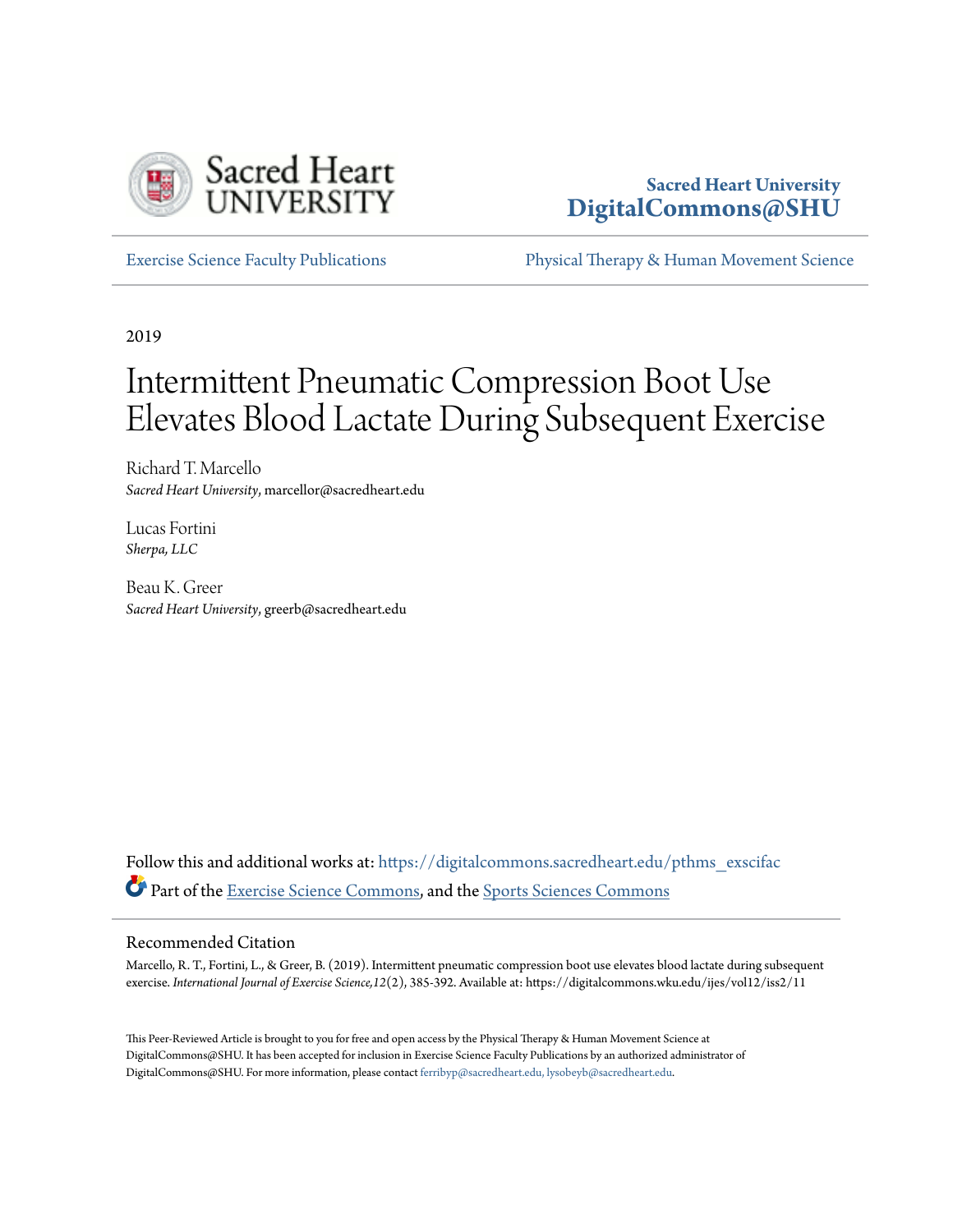

*Original Research*

# **Intermittent Pneumatic Compression Boot Use Elevates Blood Lactate During Subsequent Exercise**

RICHARD T. MARCELLO†1, LUCAS FORTINI2, and BEAU KJERULF GREER‡1

1Department Department of Physical Therapy and Human Movement Science, Sacred Heart University, Fairfield, CT, USA; 2Sherpa, LLC, Westport, CT, USA

†Denotes graduate student author, ‡Denotes professional author

#### ABSTRACT

*International Journal of Exercise Science 12(2): 385-392, 2019.* The purpose of the present study was to investigate the influence of intermittent pneumatic compression (IPC) boot use between submaximal cycling trials on heart rate (HR) and blood lactate concentrations. Ten healthy participants (9M; 1F) performed two consecutive 60 minute rides at 60% of functional threshold power with a 30 minute rest between rides. The rest period was spent in a supine position using IPC boots (BOOT) or sitting in a similar position without boots (CON). HRs were collected every 15 minutes during cycling rides, and lactate was measured at the 30-minute mark during both rides. An identical trial was performed 7 days later with conditions (BOOT or CON) crossed. There were no between-trial differences (p > 0.05) in HR; between-trial differences were found for lactate concentrations during the second ride  $(3.9 \pm 1.0 \text{ mmol/L } B$ OOT vs. 2.7  $\pm 1.5 \text{ mmol/L } C$ ON, p < 0.05). The use of IPC boots between cycling trials as compared to laying in a supine position did not affect heart rate responses but did stimulate higher lactate concentrations during subsequent exercise.

KEY WORDS: Cycling, heart rate drift, recovery

#### **INTRODUCTION**

Intermittent pneumatic compression (IPC) boots are currently marketed to athletic populations for the purposes of enhancing recovery responses. While mechanical compression devices have been shown to improve various clinically oriented outcomes, particularly in regard to prevention of deep vein thrombosis (15), there is limited evidence that they are of potential use in healthy or athletic populations.

Lactate concentrations were lower using IPC boots 20 minutes after a Wingate test as compared to a passive recovery (6), although no differences were found between boot use and an active recovery. Lactate was also significantly lower at 25 and 35 minutes post-repeated anaerobic exercise as compared to a sham condition, but not at 5 and 15 minute post-exercise time points (11). Conversely, no differences were reported in post-exercise lactate responses for up to 25 minutes between IPC boot use and a passive recovery following a 90-minute cycling bout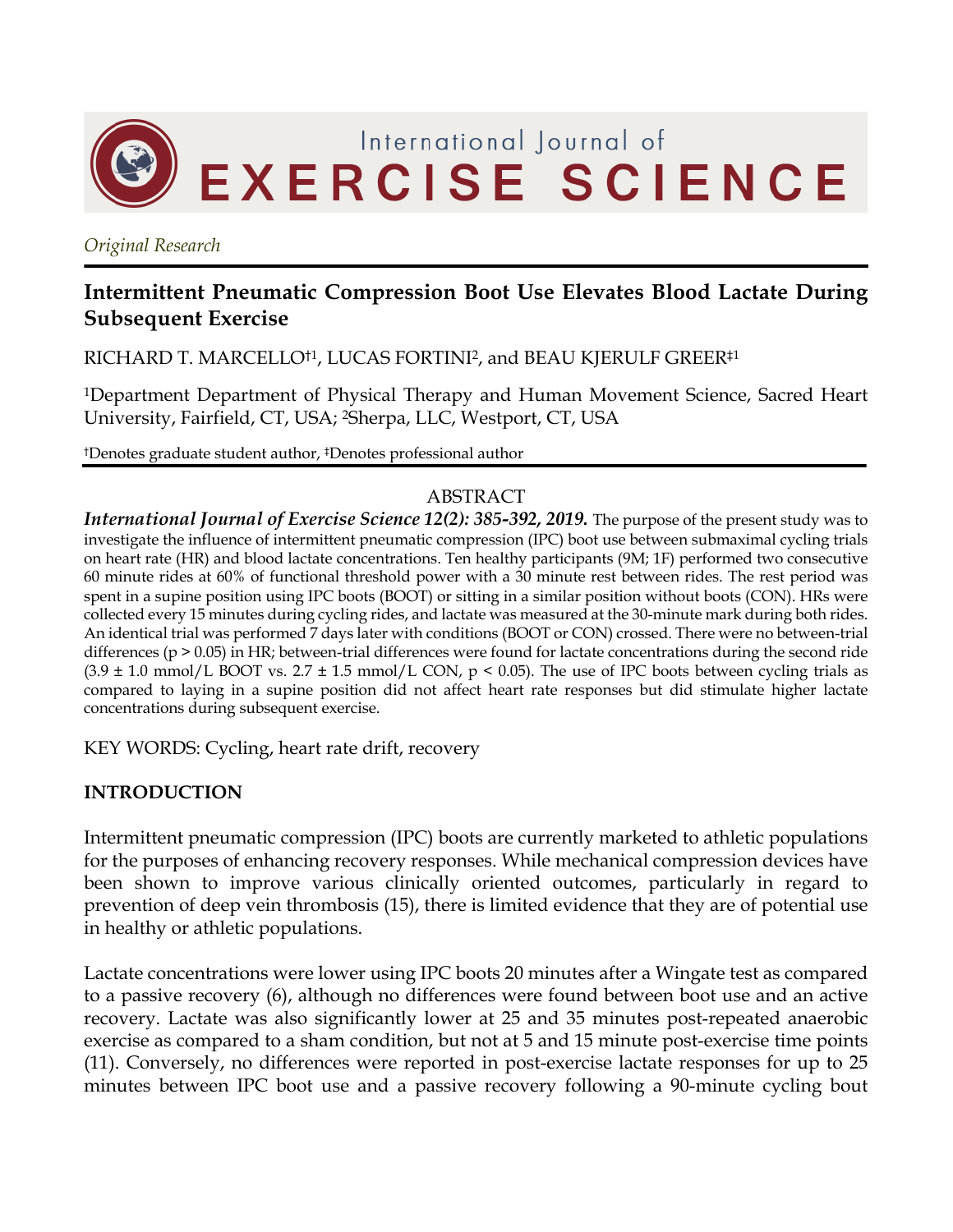designed to cause glycogen depletion (7). Also, preconditioning with IPC devices does not influence anaerobic performance or lactate during recovery (12).

Two separate investigations report that IPC boots do not enhance recovery from eccentrically biased exercise as determined by performance based indirect indicators of muscle damage (2, 3) despite a reduction in the post-eccentric exercise swelling response (2). It is worth noting that correctly sized compression wear caused a non-significant trend ( $p = 0.06$ ) for decreasing cardiovascular drift during cycling exercise (10), although the modality is distinct from IPC devices.

There is indirect evidence that massage may play a role in enhancing a variety of recovery mechanisms (19), so IPC boots may act as a mechanical modality to mimic such a response. But since post-exercise lactate accumulation causes no muscular harm as previously thought, there is limited purpose in investigating means (e.g., massage) to hasten lactate removal (14) unless the modalities occur between chronologically proximal bouts of exercise. There is cause to investigate short-term outcomes related to IPC devices as criterium and track cycling racers may perform multiple exercise bouts in a single day with races occurring within an hour or less of each other.

The present study was designed to assess whether IPC boot use immediately post-cycling exercise has influence over performance related variables (e.g., heart rate drift and lactate) during a subsequent ride. It was hypothesized that IPC boot use may attenuate a predicted rise in heart rate during the second ride by minimizing the pooling of blood in the interstitial space during the rest period, although logistically blood volume alterations were unable to be measured. Likewise, lower lactate levels during the second ride after IPC boot use as compared to a control trial were expected due to greater central blood volume maintenance.

## **METHODS**

#### *Participants*

Twelve (11 M, 1 F) trained participants were recruited for the present study from a local cycling training facility. Sample size estimation was based effect sizes reported by Hanson et al. (6) Criteria for participation included an age range of 16-60 years and an absence of signs or symptoms suggestive of cardiovascular, pulmonary, or metabolic disease as outlined by the American College of Sports Medicine. Additionally, all participants were at minimum a Category V (male) or IV (female) cyclist as defined by USA cycling. All participants provided informed consent before participating in this study, and all protocols were approved by the Sacred Heart University Institutional Review Board.

#### *Protocol*

After participants provided their age, gender, health history, and had their bodyweight accessed via a standard physician's scale, a functional threshold power (FTP) test was performed. FTP tests are a commonly utilized, maximal effort field test and are a valid prediction tool for cycling performance (13). FTP is calculated as 95% of the mean wattage over the 20 minute testing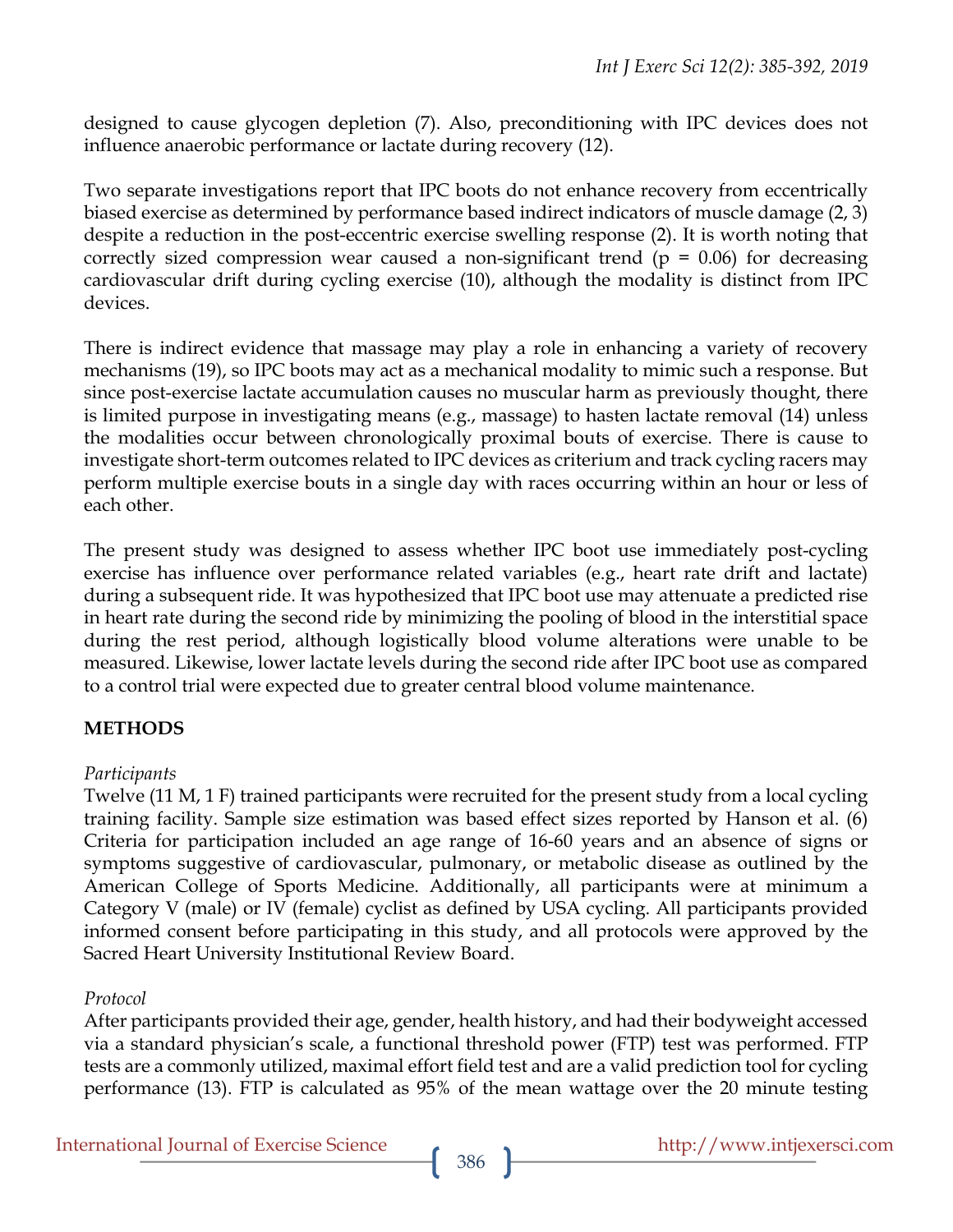period. All testing was performed on participants' own bikes; they were instructed to not make any adjustments affecting their orthopedic positioning throughout the duration of the study. Testing was conducted using an indoor computerized training system (CompuTrainer, RacerMate One, version 4.0.7, Seattle, WA) calibrated with a 2.10 calibration ratio. Participants were requested to fast for four hours prior to the FTP test, and avoid any caffeine-containing beverages or products for 24 hours prior to testing.

At least seven days after the FTP test and 48 hours after any physically strenuous activity, participants returned to perform two 60 minute, steady-state rides with the rest period in between. The rest period was a 30 minute recovery period between rides in which participants either sat in a supine position (CON) or in a similar position using IPC boots (BOOT). Due to length of time required to ensure proper set-up and initiation of the IPC device, the treatment was initiated 5 minutes following the first ride. The IPC boot device (NormaTec, Newton Center, MA, USA) was set at the highest intensity of compression, equivalent to a maximum of 80 pounds of pressure in each of the various compartments. 30 seconds of pulse time per compartment were used, similar to Hanson et al. (6)

Steady-state rides were performed at 60% of FTP; wattage corresponding was held constant by the computerized training system. Participants were instructed to maintain a cadence between 90-99 revolutions per minute (RPM) and were provided continuous visual feedback for assistance. Sixty percent of FTP was the chosen intensity as professional cyclists spend the greatest duration of stage races in a moderately high intensity (50-70% VO2 max as determined by HR responses) (5). While 60% FTP does not correspond to a 60% VO2max workload, the intensity was used to ensure all rides would successfully complete both steady-state rides while displaying progressive elevations in heart rate during the second ride. Given the trained status of the participant pool, a 60% FTP workload would be approximately comparable to 60% of lactate threshold (18).

HRs were collected every 15 min during cycling rides, and lactate was measured at the 30 min mark during both rides. Heart rate (HR) was collected using a standard heart rate monitor (Polar Electro, Kempele, Finland) and lactate was measured via a Lactate Plus analyzer (Nova Biomedical Corporation, Waltham, MA, USA). Blood was drawn via finger pricks; universal precautions were employed for all blood draws. For each puncture, the site was cleaned with an alcohol swab to prevent contamination of data. The first drop of blood was also cleaned and discarded, with the second drop being used for analysis.

A second trial, performed 7 days later, was identical in design except the conditions (BOOT or CON) were reversed. As a crossover design was utilized, direct measures of performance were not assessed as a blinded condition was not logistically feasible.

As impaired plasma volume status affects both HR and lactate responses to exercise, a hydration protocol based on the National Association of Athletic Trainers' position statement (1) was established. The night before testing, participants were instructed to consume 500 ml of water four hours prior to their expected bedtime. If they did not urinate within two hours, they were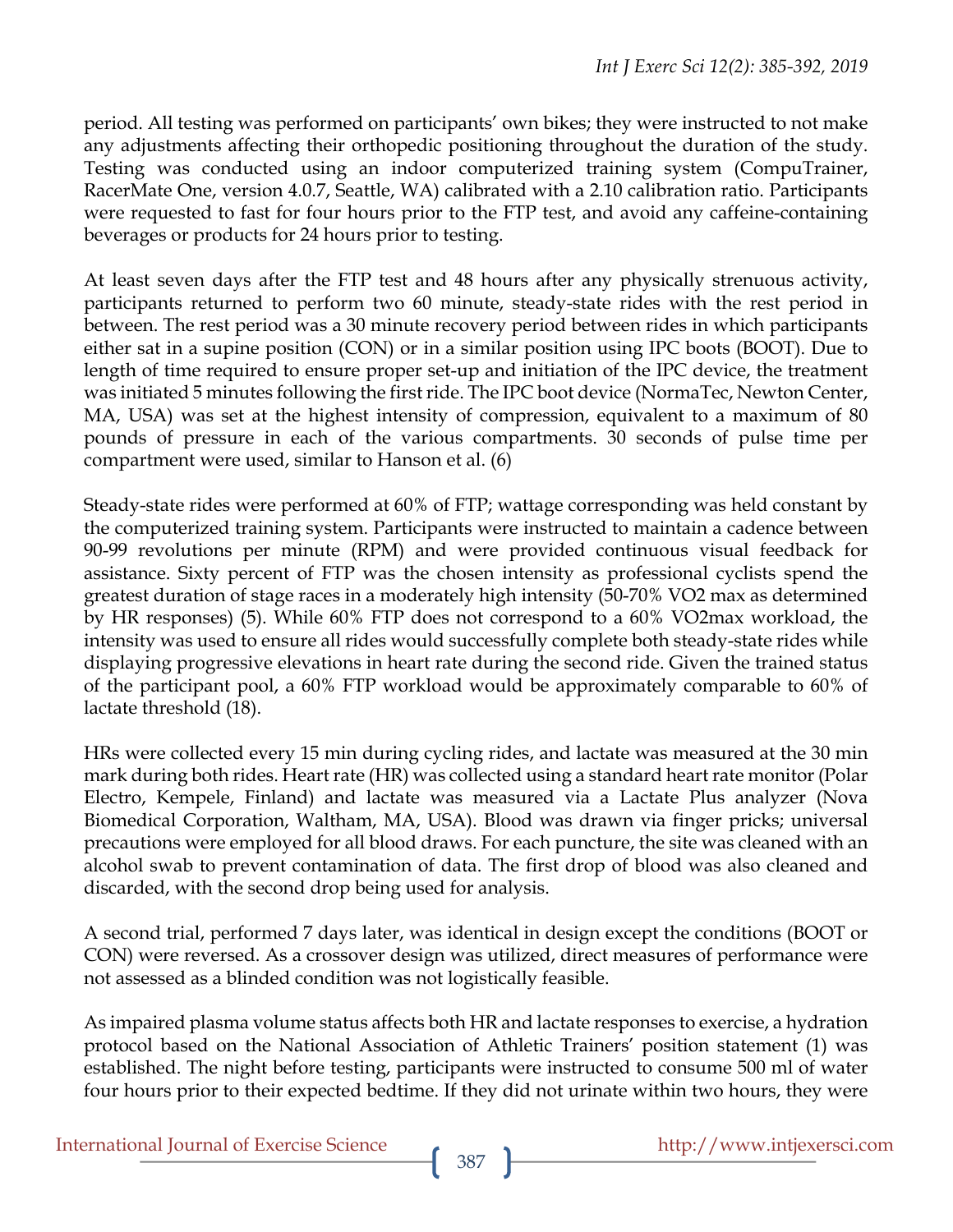instructed to repeat the dosage. These steps were taken to attempt assurance of euhydration prior to testing the following day.

On the testing day, food or drink ingestion was prohibited after 0700 hours, with testing commencing at 0800 hours. Participants were instructed to note their pre-exercise food and beverage choices, if applicable, and mimic them to the best of their ability a week later for the alternate trial. Caffeine-containing products were not permitted during the morning of the ride until all testing procedures were complete. Participants consumed 500 ml of water during both Ride 1 and Ride 2; during the 30 minute rest period, participants consumed 250 ml of water.

#### *Statistical Analysis*

All dependent variables (i.e., HR, lactate, cadence) were tested for normality using a Shapiro-Wilk test. If data were normally distributed, a repeated measures ANOVA with a Fisher's LSD post hoc was used to detect any significant differences. Condition order was used as a covariate. If any variable within a data set was not normally distributed, a Mann-Whitney U test was used for between-trial comparisons and Wilcoxon signed-rank tests for within-trial comparisons. Level of significance was set a priori at  $p < 0.05$ . All data were analyzed via SPSS V23.0 (IBM; Armonk, NY).

#### **RESULTS**

Ten participants (9 M, 1 F) (35  $\pm$  13 years of age, 72.8  $\pm$  14.2 kg) completed all testing procedures; data for the two participants who did not complete all procedures were not included in the analysis.



**Figure 1.** Ride 1 Heart Rate Mean ± Standard Deviation. BOOT = intermittent pneumatic compression boot condition; CON = control condition; min = minute.

International Journal of Exercise Science http://www.intjexersci.com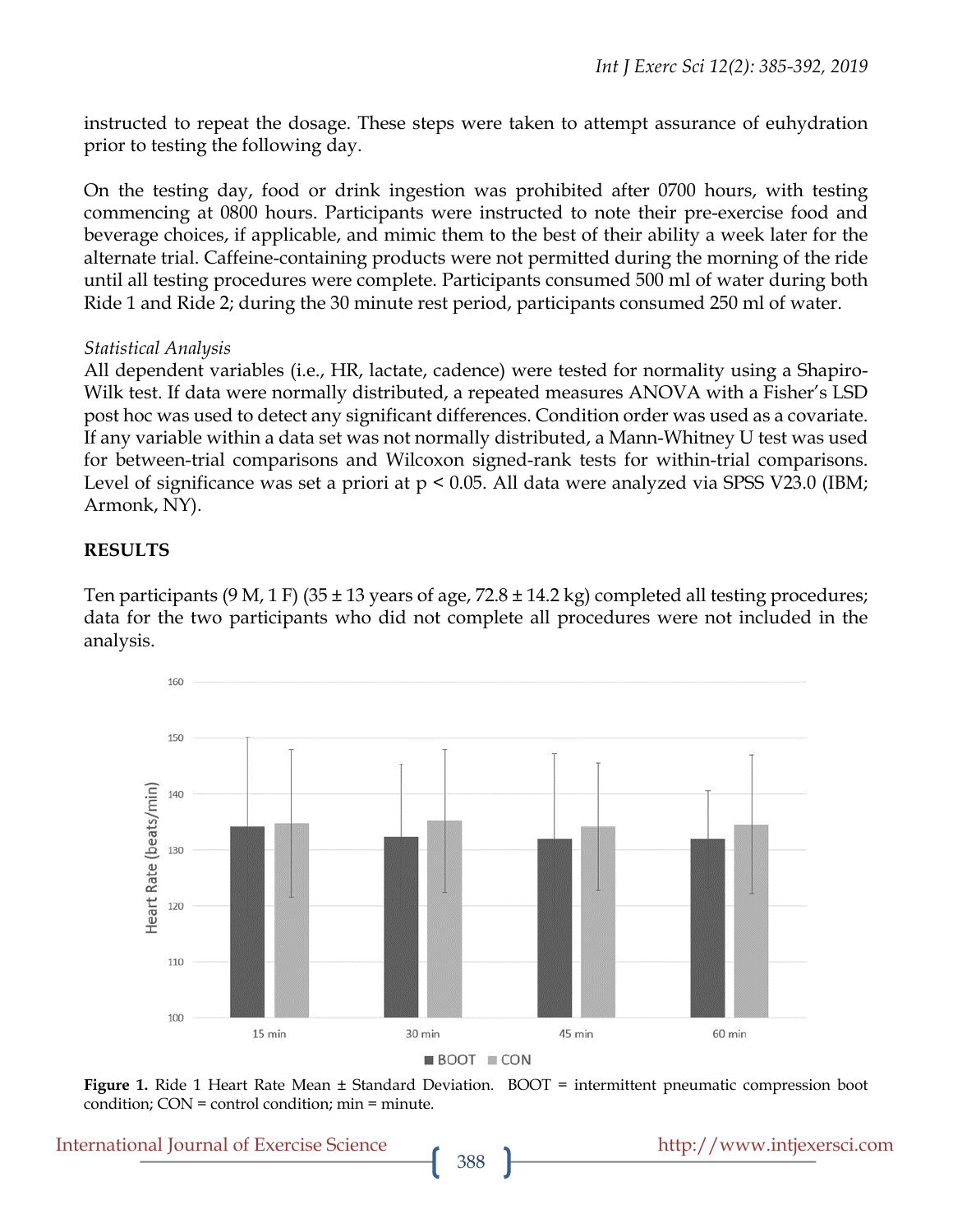There were no significant differences ( $p > 0.05$ ) in cadence between conditions or rides (BOOT Ride 1: 95.5 ± 4.6, Ride 2: 95.5 ± 3.7; CON Ride 1: 95.5 ± 4.4, Ride 2: 94.8 ± 4.4 RPM). Likewise, there were no between or within-trial differences ( $p > 0.05$ ) for Ride 1 in regards to HR (Figure 1) and no between-trial difference for lactate (Figure 3). However, during Ride 2, within-trial differences occurred (p < 0.05) for HR (Figure 2) for both conditions, and a significant elevation  $[Z = -2.040, p = 0.041]$  in lactate was found (Figure 3) in the BOOT condition.



**Figure 2.** Ride 2 Heart Rate (HR) Mean ± Standard Deviation. BOOT = intermittent pneumatic compression boot condition; CON = control condition; min = minute; \* within-trial significant difference ( $p < 0.05$ ) vs. 15 minute time point.



**Figure 3.** Lactate Mean  $\pm$  Standard Deviation at the 30 minute mark. BOOT = intermittent pneumatic compression boot condition; CON = control condition; \* between-trial significant difference ( $p < 0.05$ ) vs. Ride 1.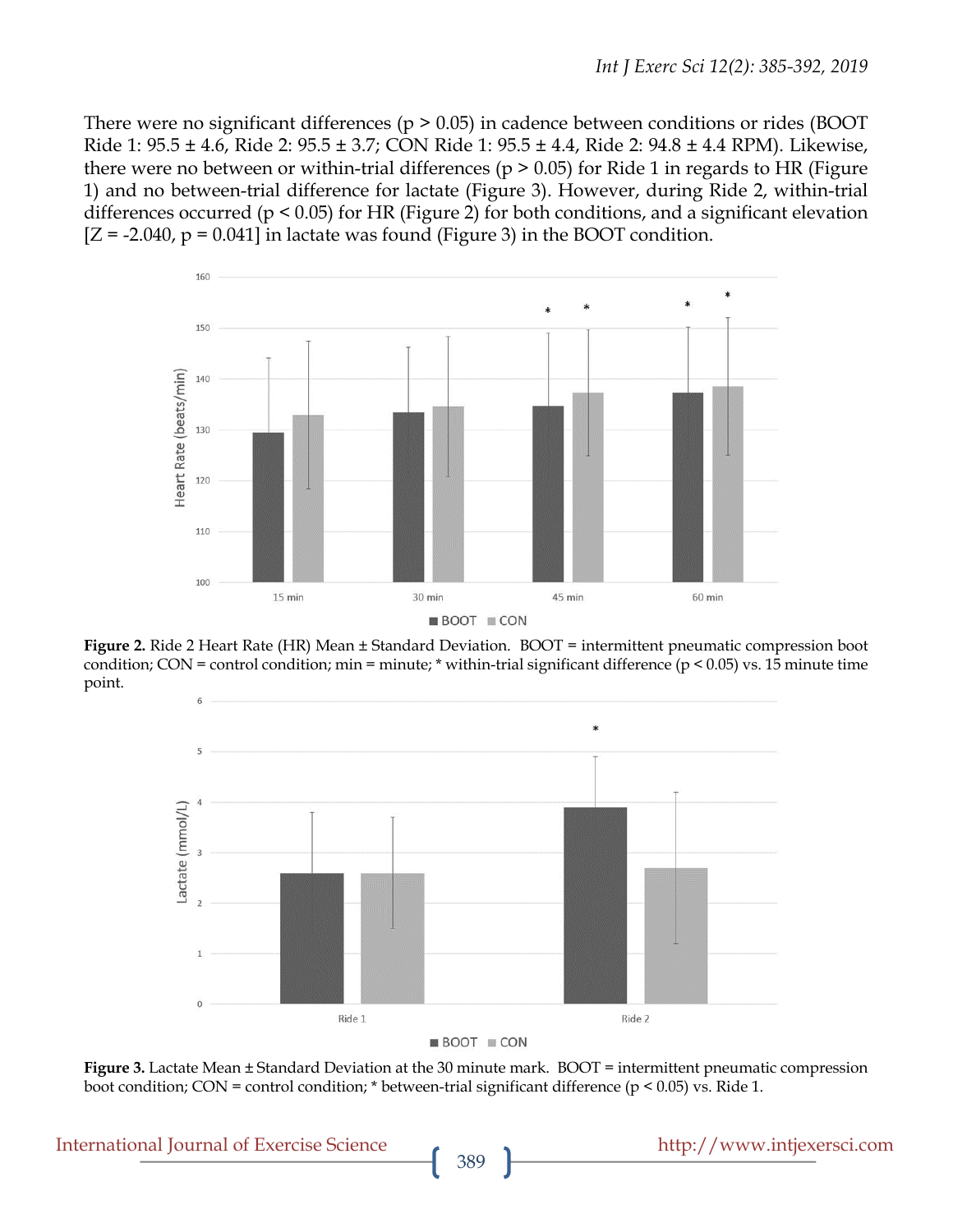### **DISCUSSION**

The current investigation demonstrated that use of IPC boots during rest between moderately high intensity bouts of cycling did not influence HR versus a control condition. Between-trial differences in HR and lactate would not be expected during Ride 1, and provides support of a successful control trial. The protocol was designed to ensure an upward heart rate drift during Ride 2 despite a constant workload; this intention was achieved. Furthermore, the moderate effect size (partial eta squared) of only 0.1 for between-trial differences in HR during Ride 2 suggest that a type II error did not occur in the present study despite the small sample size. As highly trained cyclists were used, clinicians should use caution when applying results from the current study to untrained populations.

Heart rate drift may have been observed in Ride 1 had HRs been collected prior to the 15-minute mark, as drift has been observed prior to 15 minutes of exercise (20); logistical constraints during data collection limited HR collection time points, providing an overall limitation to the study. Traditionally, heart rate drift is hypothesized to be the result of increased cutaneous blood flow (16). However, there is a contention that heart rate drift is due to increased HR per se as opposed to a response to a loss of central blood volume (4); if this is the case, any assistance provided by IPC devices in preventing blood pooling may not be evident in HR data during a subsequent ride.

An intriguing result was that IPC boot use promoted either an increase in lactate production or an impairment in clearance during a subsequent exercise bout. These findings are discordant from Martin et al. (12) potentially due to the differing cycling intensities employed or the limited blood sampling in the current protocol, another limitation to the present study. Lactate was not measured during the recovery period as it was deemed not only unfeasible a priori due to lack of logistical support, but also practically meaningless if a reduction in blood lactate did not carry over in some magnitude to the subsequent exercise bout itself. Investigations using more thorough temporal analysis of blood metabolites during exercise (as opposed to during recovery) following IPC use are needed.

It is uncertain why lactate was elevated during Ride 2 in the BOOT condition, but this finding is supported by a recent investigation showing higher lactate measurements during recovery from a loaded running time trial with use of compression garments (9). Greater sympathetic nervous system activation causes an increase lactate production (8). If the IPC device stimulated Group III muscle afferents (unmeasured), sympathetic drive may be upregulated in the subsequent exercise bout (17). Likewise, respiratory exchange ratios are elevated while running in compression garments without differences in core body temperature (9), indicating that compression alone may stimulate the sympathetic nervous system. To our knowledge, no study has examined autonomic function in relation to IPC use, and therefore it is ultimately unknown whether the elevation in lactate was autonomically influenced.

In conclusion, limited research demonstrates that IPC use influences performance or recovery from exercise. Our data suggest IPC use has no effect on chronotropic influences governing HR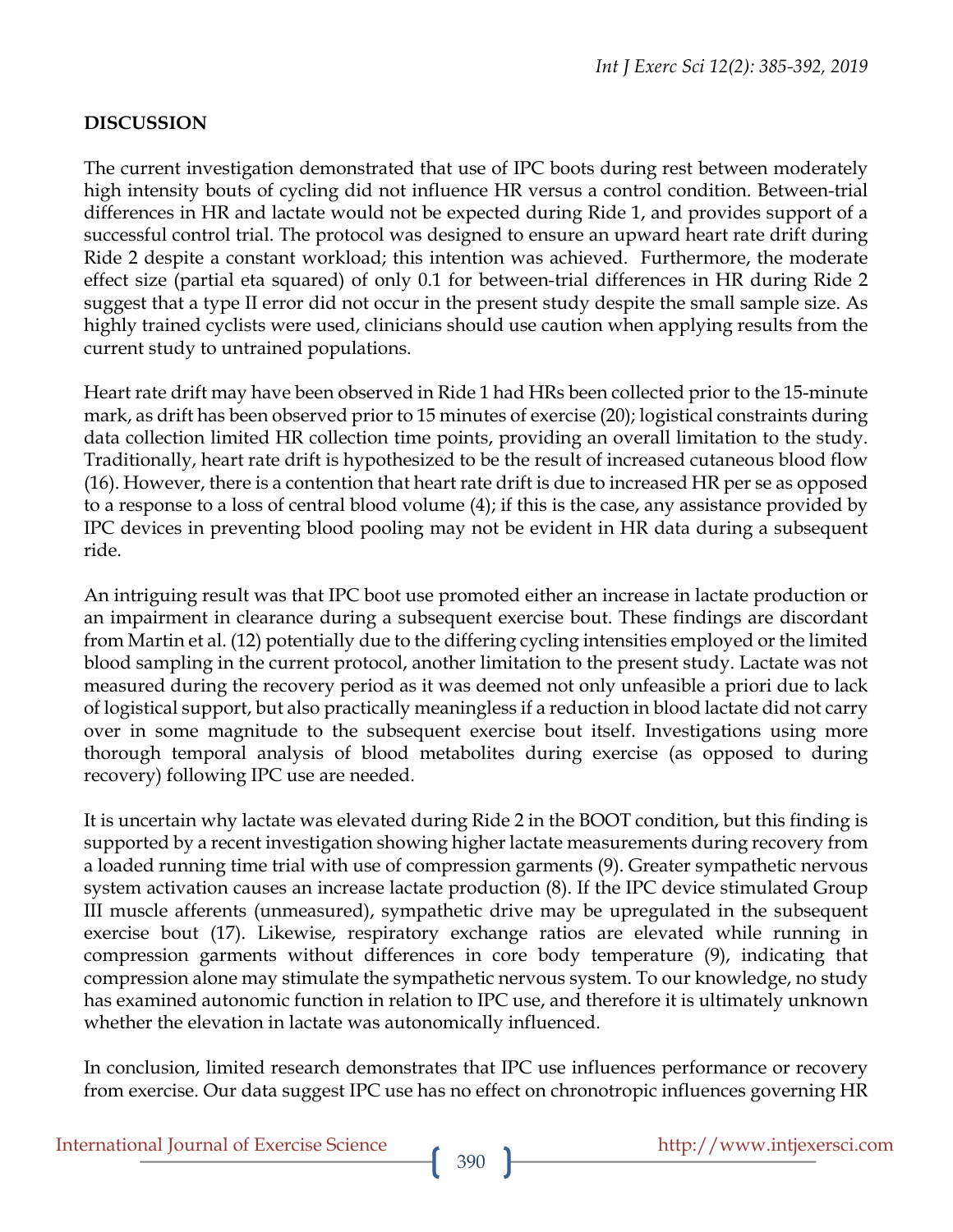but does support the contention that use affects lactate metabolism, albeit in a different manner than often reported; more detailed temporal research is needed to better delineate hemodynamic and lactate responses during exercise following IPC use.

Many coaches or sports dieticians struggle to emphasize and implement appropriate rest and/or nutrition-related recovery strategies with certain athletes. Until further research better defines worthwhile uses of IPC devices, effectively immobilizing an athlete post-exercise via IPC boots may serve as an ideal setting to enforce recommended nutrient strategies or simply to ensure a passive recovery.

#### **REFERENCES**

1. Casa DJ, Armstrong LE, Hillman SK, Montain SJ, Reiff RV, Rich BS, Roberts WO, Stone JA. National athletic trainers' association position statement: fluid replacement for athletes. J Athletic Train 35: 212-224, 2000.

2. Chleboun GS, Howell JN, Baker HL, Ballard TN, Graham JL, Hallman HL, Perkins LE, Schauss JH, Conatser RR. Intermittent pneumatic compression effect on eccentric exercise-induced swelling, stiffness, and strength loss. Arch Phys Med Rehab 76: 744-749, 1995.

3. Cochrane DJ, Booker HR, Mundel T, Barnes MJ. Does intermittent pneumatic leg compression enhance muscle recovery after strenuous eccentric exercise? Int J Sports Med 34: 969-974, 2013.

4. Coyle EF, Gonzalez-Alonso J. Cardiovascular drift during prolonged exercise: new perspectives. Exerc Sport Sci Rev 29: 88-92, 2001.

5. Fernandez-Garcia B, Perez-Landaluce J, Rodriguez-Alonso M, Terrados N. Intensity of exercise during road race pro-cycling competition. Med Sci Sports Exerc 32: 1002-1006, 2000.

6. Hanson ES, K, Li R, Thomas A. An intermittent pneumatic compression device reduces blood lactate concentrations more effectively than passive recovery after Wingate testing. J Athletic Enhancement 2, 2013.

7. Keck NA, Cuddy JS, Hailes WS, Dumke CL, Ruby BC. Effects of commercially available pneumatic compression on muscle glycogen recovery after exercise. J Strength Cond Res 29: 379-385, 2015.

8. Len'kova NA, Rodionov IM, Studitskaia OA. [Increase in lactic acid production in resting skeletal muscle in the presence of vasodilating sympathetic influences]. Biull Eksperimental Biol Med 66: 32-34, 1968.

9. Leoz-Abaurrea I, Santos-Concejero J, Grobler L, Engelbrecht L, Aguado-JimEnez R. Running performance while wearing a heat dissipating compression garment in male recreational runners. J Strength Cond Res 30(12): 3367- 3372, 2016.

10. MacRae BA, Laing RM, Niven BE, Cotter JD. Pressure and coverage effects of sporting compression garments on cardiovascular function, thermoregulatory function, and exercise performance. Eur J Appl Physiol 112: 1783- 1795, 2012.

11. Martin JS, Friedenreich ZD, Borges AR, Roberts MD. Acute effects of peristaltic pneumatic compression on repeated anaerobic exercise performance and blood lactate clearance. J Strength Cond Res 29(10): 2900-2906, 2015.

12. Martin JS, Friedenreich ZD, Borges AR, Roberts MD. Preconditioning with peristaltic external pneumatic compression does not acutely improve repeated Wingate performance nor does it alter blood lactate concentrations during passive recovery compared with sham. Appl Physiol Nutr Metab 40: 1214-1217, 2015.